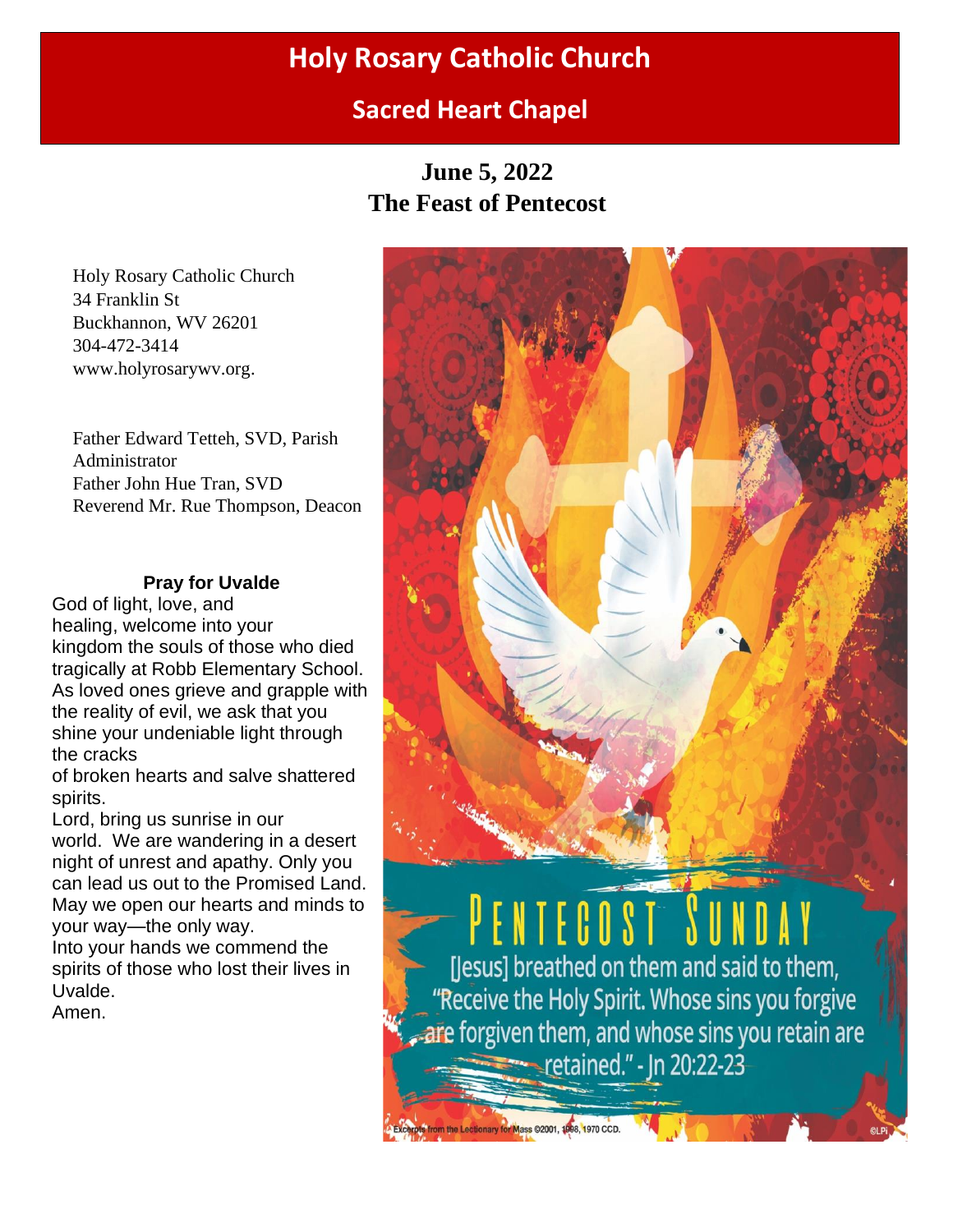#### **Gifts From the Holy Land**

On June 4th and 5th Gifts from the Holy Land will have a display of beautiful handmade olivewood carvings in Marist Hall. The Christians of the Holy Land have been suffering and continue to live in difficult economical situations. Olive wood carvings are part of a tradition handed down from one generation to another. Christian families have worked over 2000 years to protect the holy sites in Bethlehem, Jerusalem, Nazareth, and to spread the word of Jesus. For the past 1000 years they used carvings to keep the Bible alive in dimensions. Our mission is to support our fellow Christians in the holy land by selling some of their olive wood carvings, which are their major source for their income. Proceeds from the sale will benefit Christian families in Bethlehem and the Holy Land. Last century, the Christians were about 37%, but today they are only 5%. By your support through the purchasing of these carvings, 200 families will be helped to remain in the Holy Land. Supporting these families is important also for the peace in the Middle East. Please stop by our tables and get your gifts directly from the little town of Bethlehem.

#### **SoulCore Resumes**

SoulCore will be held on Sunday, June 5th at 5:00 p.m. in the side yard of Holy Rosary. All are welcome!



# **Consecration**

**to Mary** Special thanks to all who helped with the planning of our May crowning and consecration last week.

#### A Note From Father Ed

Fr. John and I will be attending the Priests' Annual Retreat from Monday, June 6 through

Friday, June 10. There will be no morning mass on Tuesday, Thursday or Friday. Deacon Rue will celebrate the Holy Hour and Liturgy of the Word & Holy Communion service on Wednesday evening. Thanks & God bless,

# **TOGETHER IN HOLINESSTM:Where Spouses Discover God's Plan for Their Family**

*Together in Holiness* is a marriage enrichment initiative that inspires couples to grow together in holiness and empowers and equips parents to form their children in the Catholic faith. Spouses gather as a community of friends for a 7-part series to explore their call to holiness in and through their marriage and family life. Starting at 6 p.m. on Monday, June 20 (then July 18, Aug. 15, Sept. 19, Oct. 17, Nov. 14 and Dec. 12) Sessions will be held at the Carmona residence in Buckhannon, God bless!

Please contact Sal or Virginia Carmona at (304) 642 0867 [vcarmona426@gmail.com](mailto:vcarmona426@gmail.com) for more information.

#### **Catholic Sharing Appeal**

The Catholic Sharing Appeal for 2022 is here. Parishioners should have gotten a letter from Bishop Mark and a parish letter from Father Ed. If you have not received a letter it means that we have an incorrect address for your family or you are not registered at Holy Rosary. Please call the parish office to correct your information. Please remember that once we reach our goal, our parish will receive ½ of that total, plus 100% of anything over our goal. Holy Rosary's goal for this year is \$13,500.

#### **Can You Help?**

Crosslines is in need of pasta sauce as the Food Bank did not have any to deliver. We also need grape jelly and kids' shampoo. Your help makes a difference. Please place your donations in the boxes labeled Crosslines in the parish hall. Thank you!

#### **May 22 – Sixth Sunday of Easter June 5 – Pentecost Sunday**

**A Vocation View:** The disciples of Jesus made bold proclamations through the promptings of the Spirit. What is the Spirit prompting you to do? Be courageous and act on it!

**DIVINE WORD MISSIONARIES and SISTER SERVANTS OF THE HOLY SPIRIT 800-553-3321**

#### **Join us**

**Saintly Seniors Bible Study** – Continues on Thursday, June 9 at 10:30 a.m.

**Study on Forgiveness** – This study is CANCELLED for Friday, June 10 and will resume the following week.

### **Thank You**

Dear Holy Rosary Parishioners,

My family and I thank you for your prayers, cards, messages and mass intentions when my husband, Jim passed away to his eternal home. The kind and comforting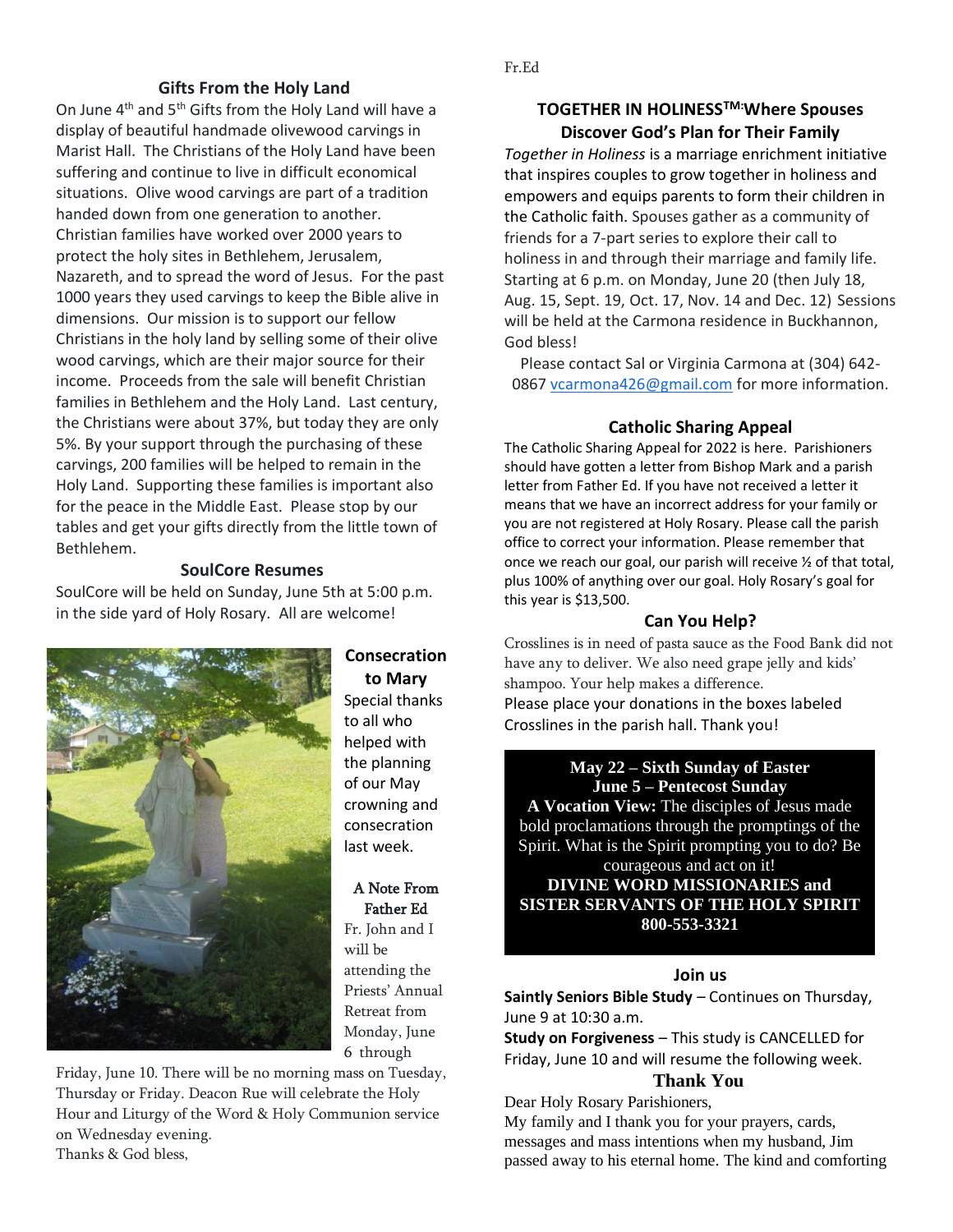words helped make a very difficult time a little bit easier. With love and appreciation, Louise Hawkinberry & family **Last Week's Collection**



Envelopes: \$1,282.00 Loose: \$164.00 Attendance  $5/28 - 53^{\sim}$  5/29 - 85

## **Please remember in your prayers:**

Rue Thompson, Jalen Welcome, Tori Odom, Dolores Reynoso, Nina Stump, Kate Deasy, Linus Deasy, Rosemary Austin, Phil Halligan, Pat Dagneault, David Daignault, Randy Trent, Macyah Riley, Ellie McCarthy, Duane Lohr, Christine Bengle, Frances Beckes, Daphne Johnston, Josephine Baxa, Tony Derico, Linda Coyner, Shirley Lundell, Helen Kee, Kay Sienkiewicz, Shanna Ericcson, Vonda Allman, Justin Moore.

Please pray for men and women in the military.

### **Please pray for those who have died.**

Please pray for our Homebound: Mary Stump, Ron Frye, Rocenia Asbury, John Sneberger, Lorraine McLean, James McCartney, Nancy Beverlin, Shirley Linger, William McLean, Anna Powell, Barbara Elmore, Helena Bessinger, Virginia Cerullo, Alan and Jimmie Jo Simmon, Barbara Hillberry, Donnie Cox, Rose DeProspero.

# **Men's Group Moves Meeting Time**

Our Holy Rosary Men's Group will now be meeting on Thursday evenings at 6:30 p.m. in Marist Hall. All men of the parish are invited to attend these meetings of learning, prayers, and fellowship.

|                 | Sat.<br>June 4  | Sun.<br>June 5 | Sat.<br>June 11 | Sun.<br>June 12 |
|-----------------|-----------------|----------------|-----------------|-----------------|
| <b>Lectors</b>  | Virginia<br>C.  | Linda H.       | John W.         | Sandy K.        |
| <b>Greeters</b> | Nancy &<br>Tony | volunteers     | Mary B.         | Mary H.         |

Lectors: Please read the prayers of the faithful on Saturday evenings only beginning on June 4.

# Camp Carlo Huttonsville, WV June 26 – July 30, 2022

This camp is open to students in grades 3 through 12. Rate is \$325.00 per child with scholarships available. There are 5 oneweek camps from which to choose.

**June 26th – July 2nd** – A "catch all week" from 3rd grade through 12th grade.

**July 3rd – July 9th** – Rising 6th graders to 8th graders.

**July 10th – July 16th** – Rising freshmen to seniors in high school.

**July 17th – July 23rd** – A "catch all week" from 3rd grade through 12th grade.

**July 24th – July 30th** – "A Camp Carlo Summer Vacation" **free** program for 7-12 year old's

Registration link is: [https://campcarlowv.org/#register](https://email-mg.flocknote.com/c/eJwdzTkOgzAQQNHT4BLNjDdSuEjDPeyxWRRgkLGS6ydE-tVvXg4eNXmj1kBABBYRBwD0fUJn85CNJsOWS-4MTJvw65BWepZdLSGRc4BpYgueKDvHA6VodDIRMjwmtYWltfPq9LOj8RfH_eRYN_m8e6nzf-pa5vVqpaoa8imRl1uqcrS11Bv6ApTwMW0)

# Hey Kids! It's time for C.A.M.P 2022!

C.A.M.P. Wade (Catholic Awareness Midsummer Program) is scheduled for July 31-August 6, 2019. Please mark your calendars. We look forward to seeing you at this fun, faithfilled week at the old Bishop Hodges Pastoral Center, in Huttonsville. Applications are available now. We can always use adult volunteers in various capacities. If you are also interested in serving as a volunteer for C.A.M.P., and / or have



other questions, please contact Deacon Raymond at 304-636- 0546.

| Communion Service (Holy Hour6 pm We pray for vocations |  |  |  |  |
|--------------------------------------------------------|--|--|--|--|
| to the priesthood and religious life.)                 |  |  |  |  |
|                                                        |  |  |  |  |
| Friday, June 107:30 amDeceased members of              |  |  |  |  |
| the Klapach Family                                     |  |  |  |  |
| Saturday, June 117 pm People of the Parish             |  |  |  |  |
|                                                        |  |  |  |  |
| **Mass is held at Sacred Heart Chapel in Pickens       |  |  |  |  |

## **30 Year Celebration at the Parish House**

We are celebrating 30 years and YOU are invited! A casual gathering of friends and neighbors will occur on Thursday, June 9 at 6 p.m. at the Upshur Parish House, 68 College Avenue, Buckhannon. Refreshments will be served. Note that our block of College Avenue may be closed for the celebration.

**Please share this invitation with others! All are welcome and invited!**

## **Second Collection Next Weekend**

Next week we will take up the Peter's Pence Collection to support the Universal Church and the work of the Holy See, including helping Pope Francis to carry out his charitable works. These works benefit our brothers and sisters on the margins of society, including victims of war, oppression, and disasters. Please be generous.

#### **Pentecost Gospel Sing**

All are welcome to attend the Pentecost Gospel Sing, sponsored by the Upshur Parish Methodist Churches. Bring your own chair to this event on Sunday, June 5 at 6 p.m. in Jawbone Park in Buckhannon. All are welcome.